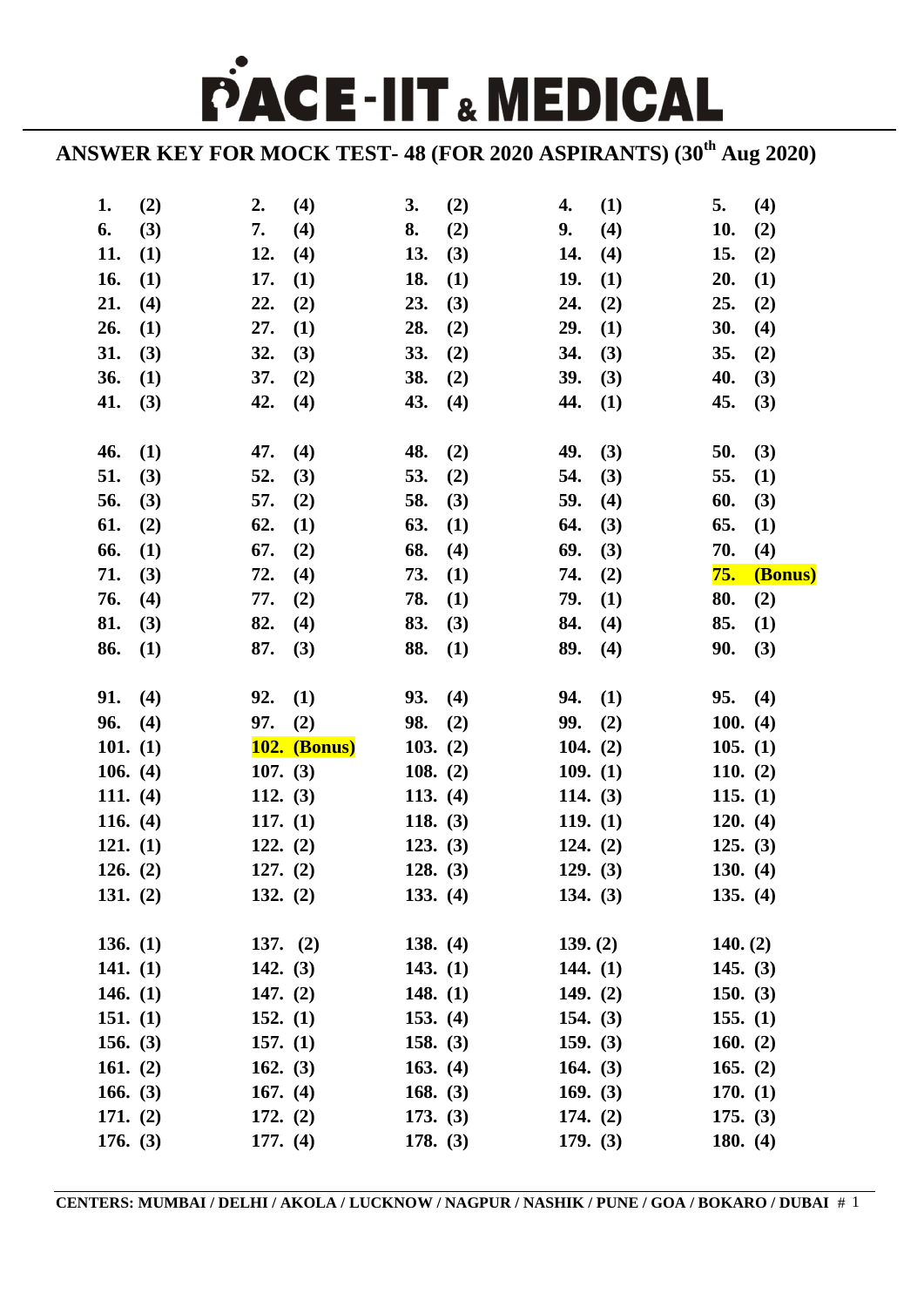**1. (2)**

$$
g \propto \frac{l}{T^2}
$$
\n
$$
\frac{\Delta g}{g} = \frac{\Delta l}{l} + \frac{2\Delta T}{T}
$$
\n
$$
\frac{\Delta g}{g} = \left(\frac{0.1}{20} + \frac{1 \times 2}{90}\right) \times 100\% = 3\%
$$

**2. (4)**

$$
t_{\text{total}} = \sqrt{\frac{2h}{g}} \quad t_2 = \sqrt{\frac{2h}{g}} - \sqrt{\frac{h}{g}}
$$

$$
t_1 = \sqrt{\frac{2 \times h}{2g}}
$$

$$
t_1 = \frac{t_2}{\sqrt{2} - 1}
$$

**3. (2)**

$$
V_{\text{max}} = \frac{1}{2} \times 10 \times 11 = 55 \text{ m/s}
$$

**4. Correct option is (1) Solution**:

$$
B = \frac{\mu_0 I}{4\pi r} \left[ \sin \alpha + \sin \beta \right]
$$
  
= 
$$
\frac{\left( 10^{-7} \right) \left( 2 \right)}{4} \left[ 0 + \frac{3}{5} \right]
$$
  
= 
$$
30 \times 10^{-9} \text{ T}
$$
  
= 30 nT

$$
5. \qquad (4) \qquad \vec{V}_{AB} = \vec{V}_{B} - \vec{V}_{A}
$$

**6. (3)**

15 cos 30° = 
$$
\frac{V^2}{R}
$$
  

$$
V^2 = 15 \times \frac{\sqrt{3}}{2} \times 2.5 = 5.7 \text{ m/s}^2
$$

## **7. Correct option is (4)**

**Solution**:

$$
I = (F)(\Delta t) = (mg)(2u/g) = 2mu = (2m)(\sqrt{2gh}) = \sqrt{8m^2gh}
$$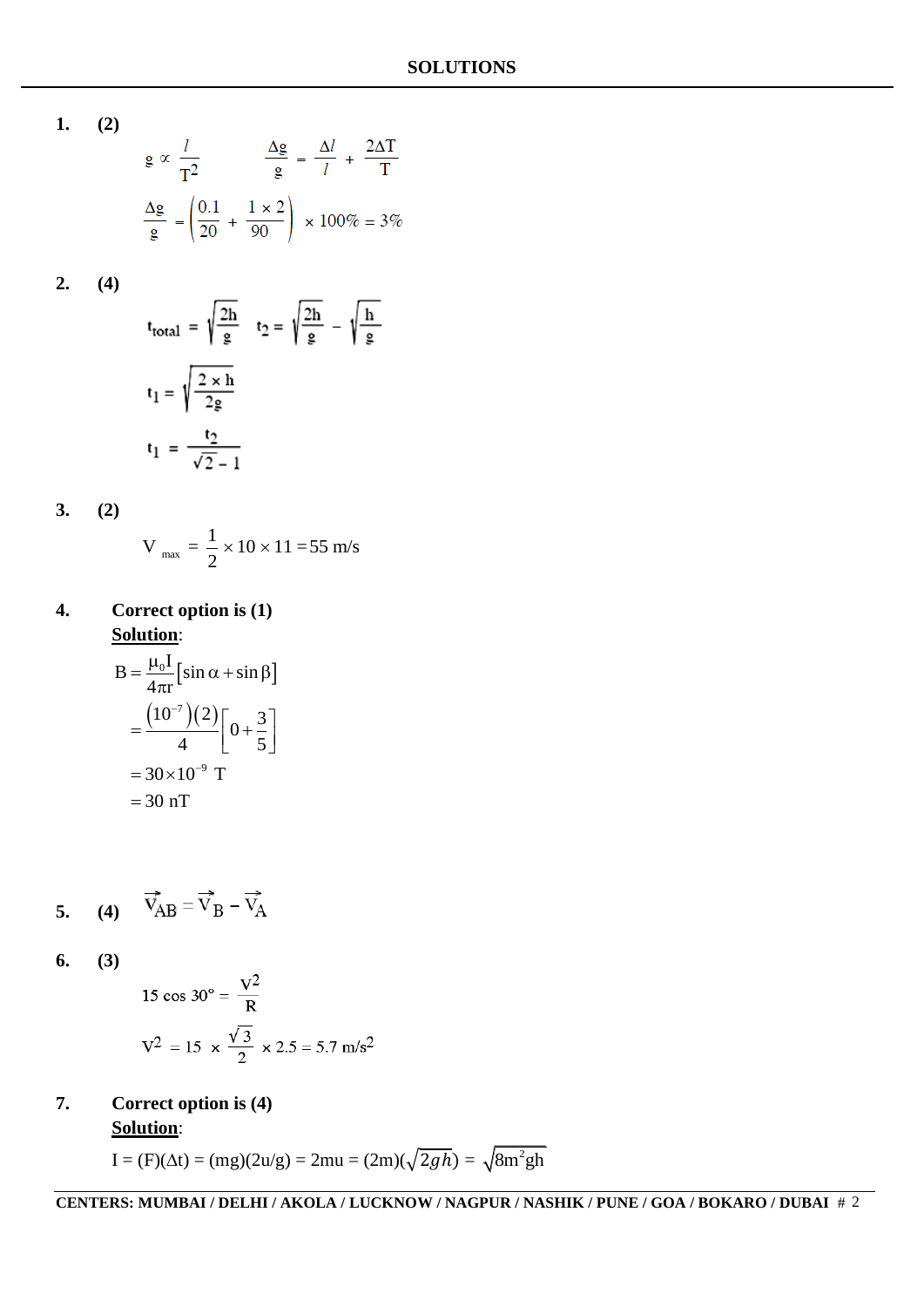### **8. Correct option is (2) Solution**:

Fraction of length of the chain hanging from the table

$$
= \frac{1}{n} = \frac{60 \text{cm}}{200} = \frac{3}{10}
$$

$$
\frac{1}{n} = \frac{3}{10}
$$

$$
n = \frac{10}{3}
$$

work done in pulling the chain on the table

$$
W = \frac{mgL}{2n^2} = \frac{4 \times 10 \times 2}{2 \times \left(\frac{10}{3}\right)^2} = 3.6 J
$$

### **9. Correct option is (4) Solution**:

90% of the sample is decayed and 10% is undecayed. Fraction of  $(1/10)$  lies between  $(1/2)^3$  to  $(1/2)^4$ ; so the time is less than 4 half-life periods but more than 3 half-life periods, i.e., between 30 to 40 days. The correct choice is 33 days.

### **10. Correct option is (2) Solution**: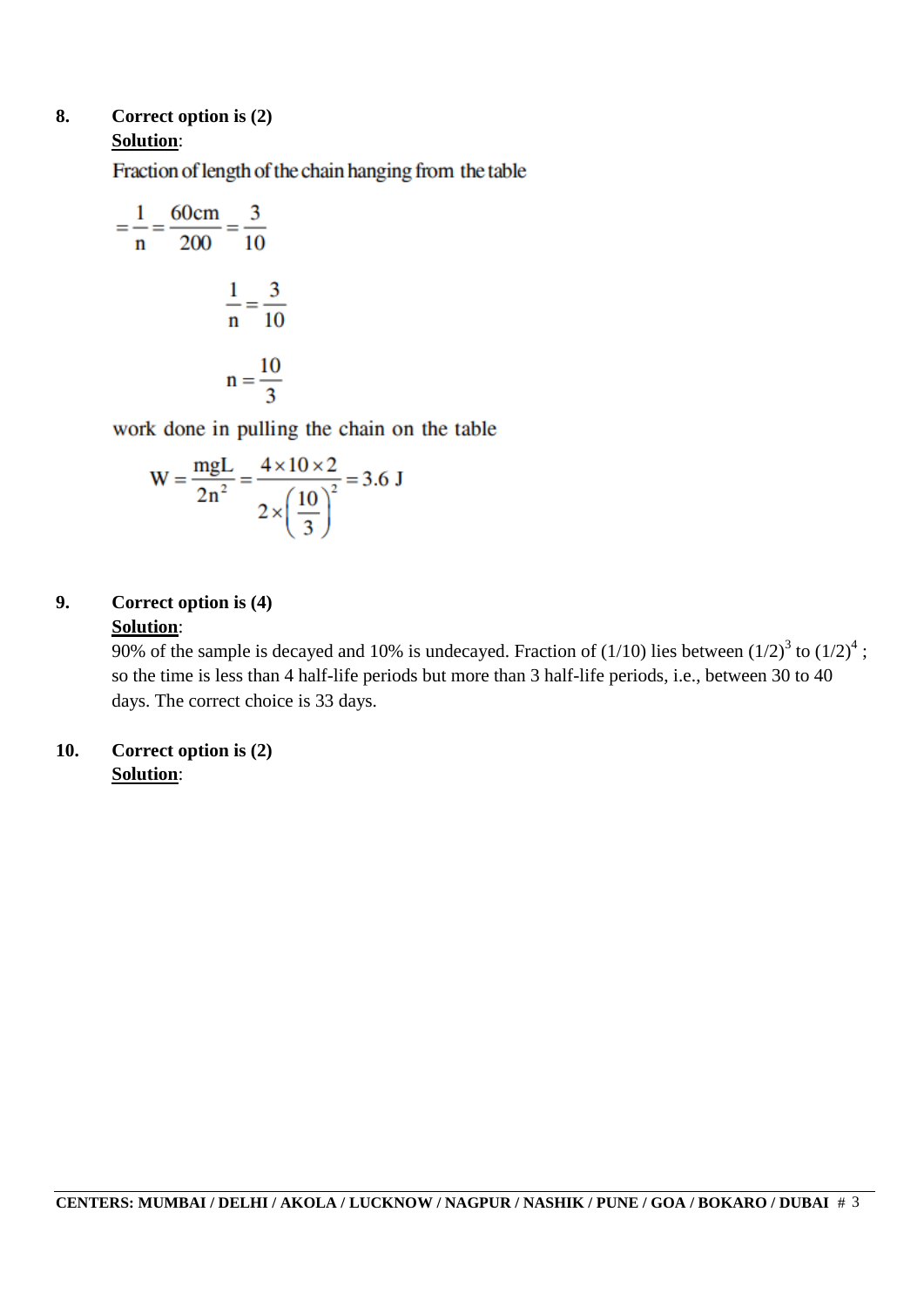

Mass per unit length of the rod =  $\frac{M}{L}$ Mass of small element AB,

$$
dm=\Bigg(\frac{M}{L}\Bigg)R\ d\theta
$$

Potential at O due to this element is

dV = -G. 
$$
\frac{dm}{R} = -\frac{GM}{L} \frac{Rd\theta}{R} = -\frac{GM}{L} d\theta
$$
  
\n
$$
\therefore V = \int dV = -\frac{GM}{L} \int_{0}^{\pi} d\theta = -\frac{\pi GM}{L}
$$
\n11. (1)  
\n
$$
mg \frac{l}{2} \sin \theta = I\alpha
$$
\n
$$
\alpha = \frac{mgl}{2} \times \frac{1}{\sqrt{2}} \times 3ml^2
$$
\n
$$
\alpha = \frac{3g}{2\sqrt{2}l}
$$

12. (4) 
$$
\boxed{\qquad \qquad \longrightarrow \qquad} \qquad I = 0 \text{ (axis parallel)}
$$

**13. (3)**

 $2\pi rT \cos \theta = mg$  $m \propto r$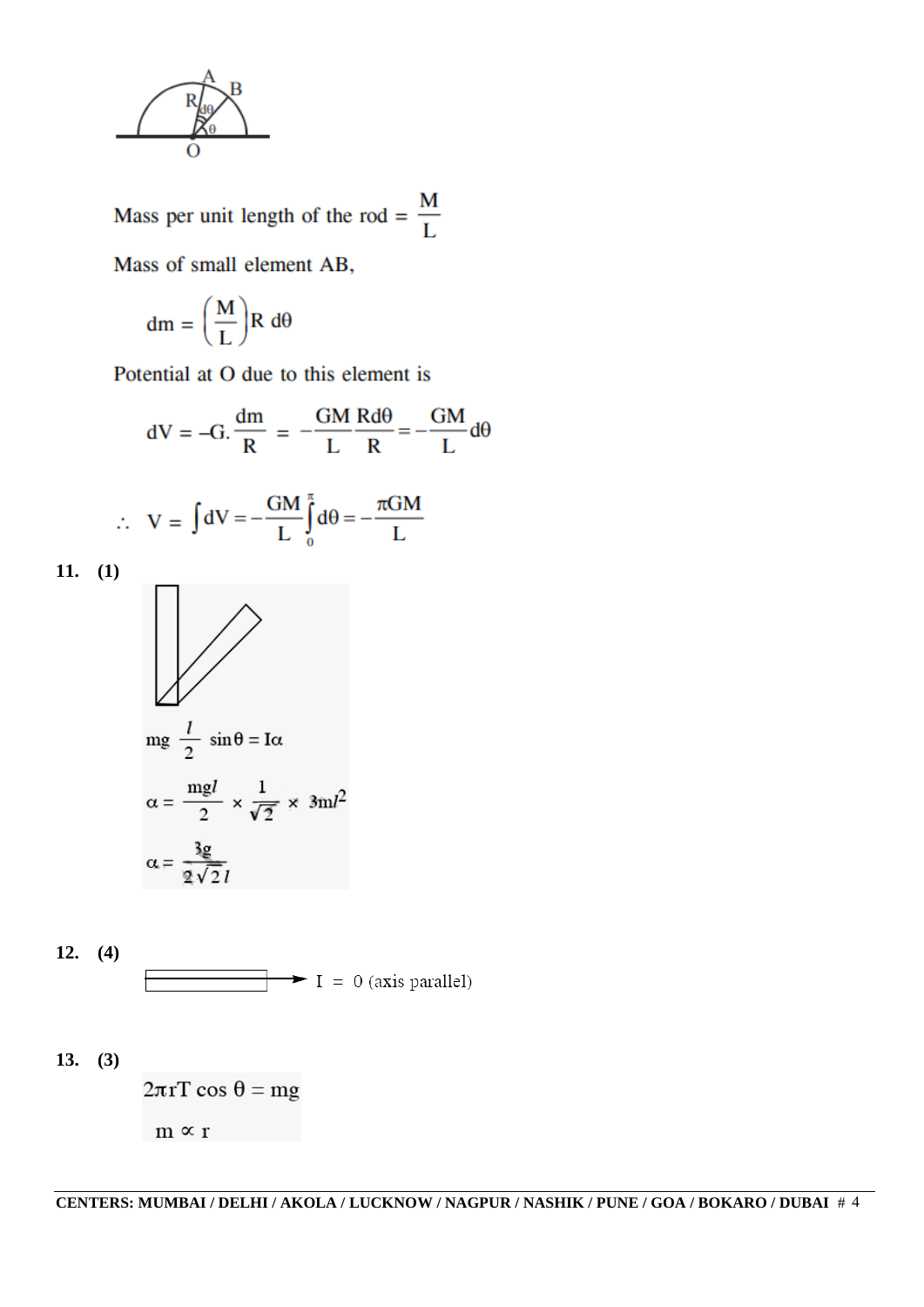14. (4)  
\n
$$
I \propto R^2
$$
\n
$$
\frac{\Delta T}{I} = 2 \frac{\Delta R}{R} = 2\alpha \Delta t
$$
\n
$$
= 2 \times 10^{-5} \times 200 \times 100\% = 0.4
$$

**15. (2)**

$$
V_{\mathbf{P}} = \mathbf{K} V_{\mathbf{e}} \left( \mathbf{K} > 1 \right)
$$

Body reaches interstellar space

$$
\frac{-Gmm}{R} + \frac{1}{2} mV_P^2 = \frac{1}{2} mV_I^2
$$

$$
V_e = \sqrt{\frac{2Gm}{R}}
$$

$$
V_1 = V_e (K^2 - 1)
$$

- **16. Correct option is (1) Solution**:  $W = 8\pi T (r_2^2 - r_1^2)$
- **17. (1)**

$$
\frac{dw}{d\theta} = 1 - \frac{1}{r}
$$
  
=  $1 - \frac{3}{4} = \frac{1}{4} \times 100 = 25\%$ 

**18. (1)**

$$
V_{r.m.s} = \sqrt{\frac{3RT}{M}}
$$

$$
V_{r.m.s} \propto \sqrt{T}
$$

**19. (1)**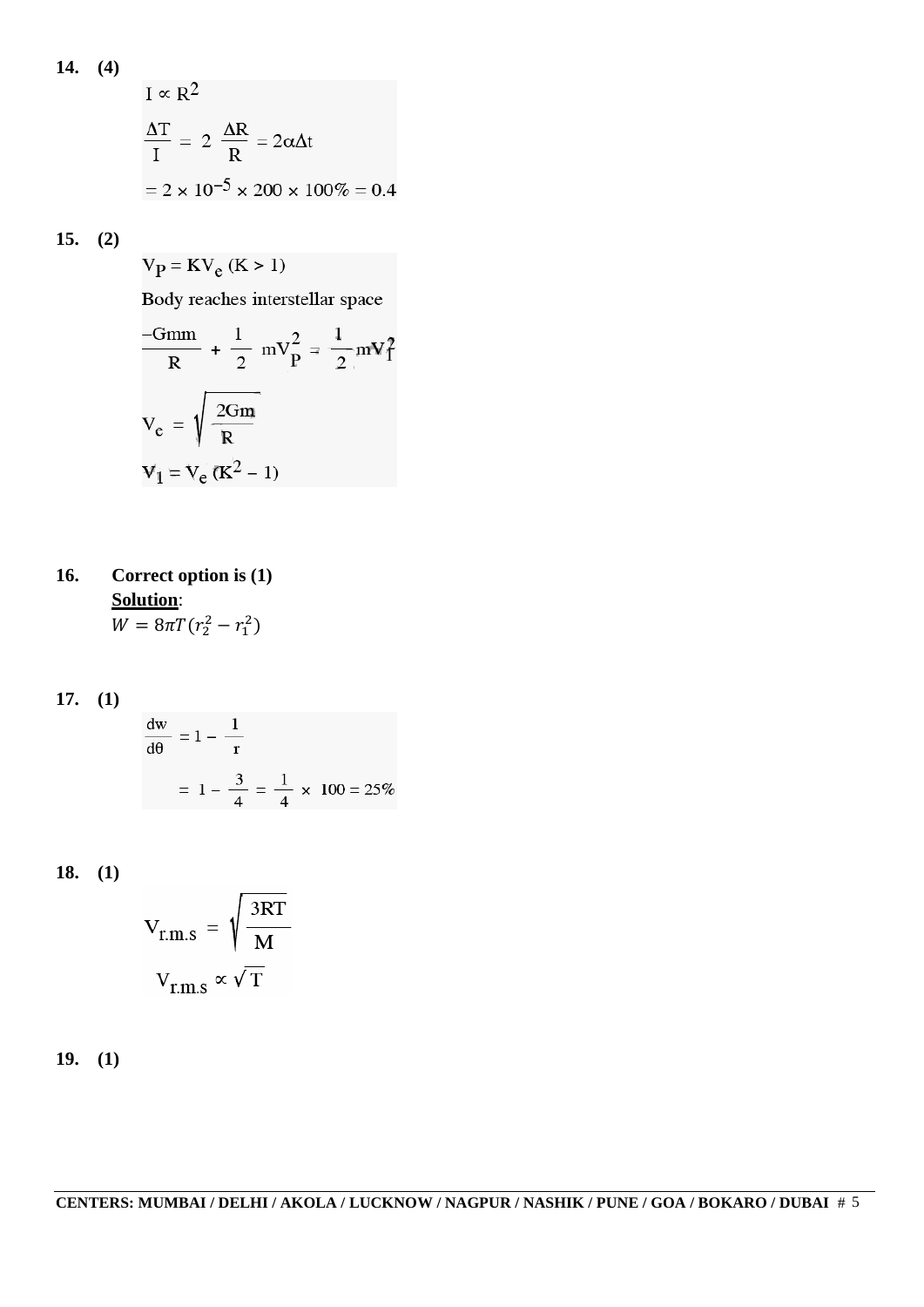$$
\frac{\Sigma l}{\text{K}_{\text{ef}}} = \frac{l_1}{k_1} + \frac{l_2}{k_2}
$$

$$
\frac{2}{\text{K}_{\text{ef}}} = \frac{1}{3} + \frac{1}{4}
$$

$$
\text{K}_{\text{ef}} = \frac{2 \times 3 \times 4}{7} = 3.43
$$

**20. (1)**

 $Q = ms\Delta t$ ; 'Q' same  $ms\Delta t = constant$ ; 'S' same  $\Delta t \propto \frac{1}{m}$   $\alpha = \frac{\Delta l}{u \Delta t} = \frac{\Delta R}{R \Delta t}$  $\frac{\Delta R}{\alpha R}\kappa\phi\propto\frac{1}{m}$  $\triangle$  R  $\propto$  R Hollow more radius

**21.** Correct option is (4) **Solution**:

$$
B_1 = \frac{\mu_0 I}{4\pi R} \odot
$$
  
\n
$$
B_2 = \frac{\mu_0 I}{4R} \odot
$$
  
\n
$$
B_3 = \frac{\mu_0 I}{4\pi R} \odot
$$
  
\n
$$
B_4 = 0
$$
  
\n
$$
B_5 = \frac{\mu_0 I}{4R} \otimes
$$
  
\n
$$
B_6 = 0
$$
  
\n
$$
B_{net} = B_1 + B_2 + B_3 + B_4 + B_5 + B_6 = \frac{\mu_0 I}{2\pi R} \odot
$$

**22. Correct option is (2) Solution**: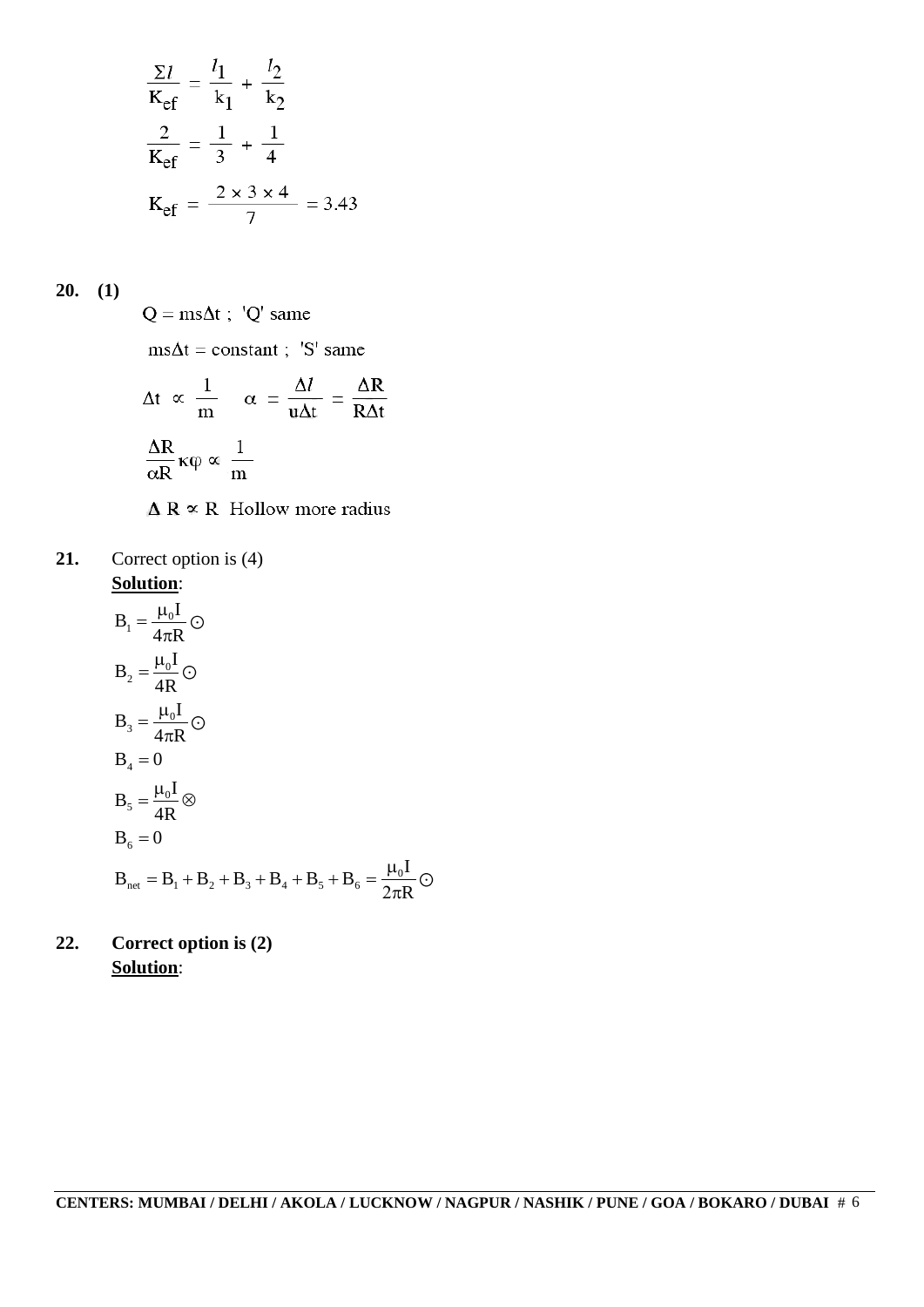

- **23. (3) Zero**
- **24. Correct option is (2) Solution**:

$$
F_{av} = \frac{0 + F}{2} = \frac{F}{2}
$$

$$
W = \left(\frac{0 + F}{2}\right)\ell = \frac{F\ell}{2}
$$

**25. Correct option is (2) Solution**: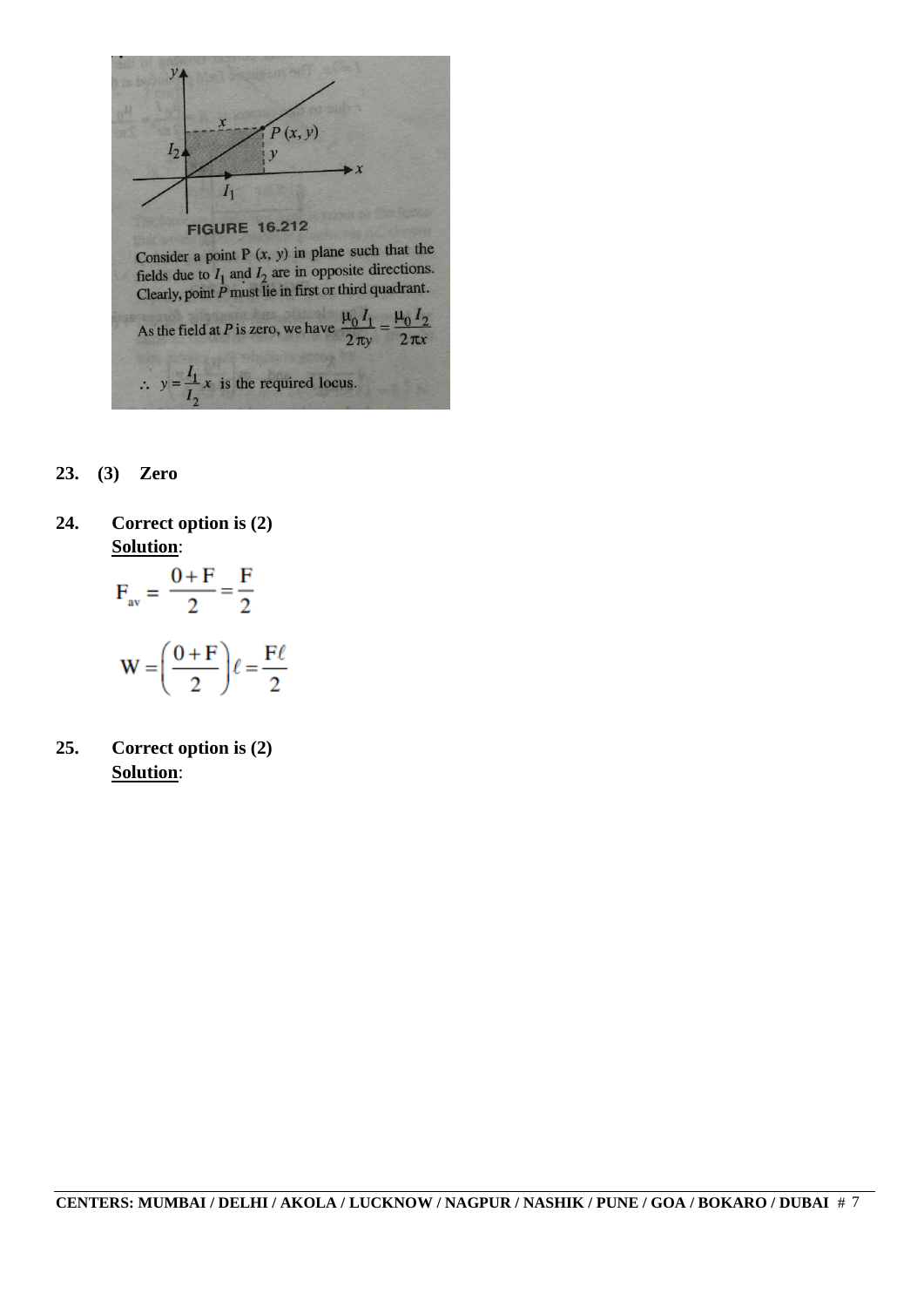

induced current  $i = B\ell v/R$ Retarding force  $f = i/B$ 

$$
f = \left(\frac{B\ell\upsilon}{R}\right)\ell B
$$

$$
f = \frac{B^2 \nu \ell^2}{R}
$$

So required force =  $\frac{B^2 \ell^2 v}{R}$ 

$$
f \propto v
$$
 so graph is st. line

Power =  $f.v$ 

$$
P = \frac{B^2 \ell^2 v^2}{R}
$$

 $P \propto v^2$  graph is parabola

**26. Correct option is (1) Solution**:



(ii) 
$$
Q = \frac{1}{R} \sqrt{\frac{L}{C}}
$$
 If  $R \downarrow \downarrow Q \uparrow \uparrow$   
(ii)  $Q = \frac{f_r}{\Delta_f}$  If  $R \downarrow \downarrow Q \uparrow \uparrow \Delta f \downarrow \downarrow$  So sharpness of  
graph will increase.

#### Wheatstone bridge 10  $\Box$  and 10  $\Box$  are ineffective. **27. (1)**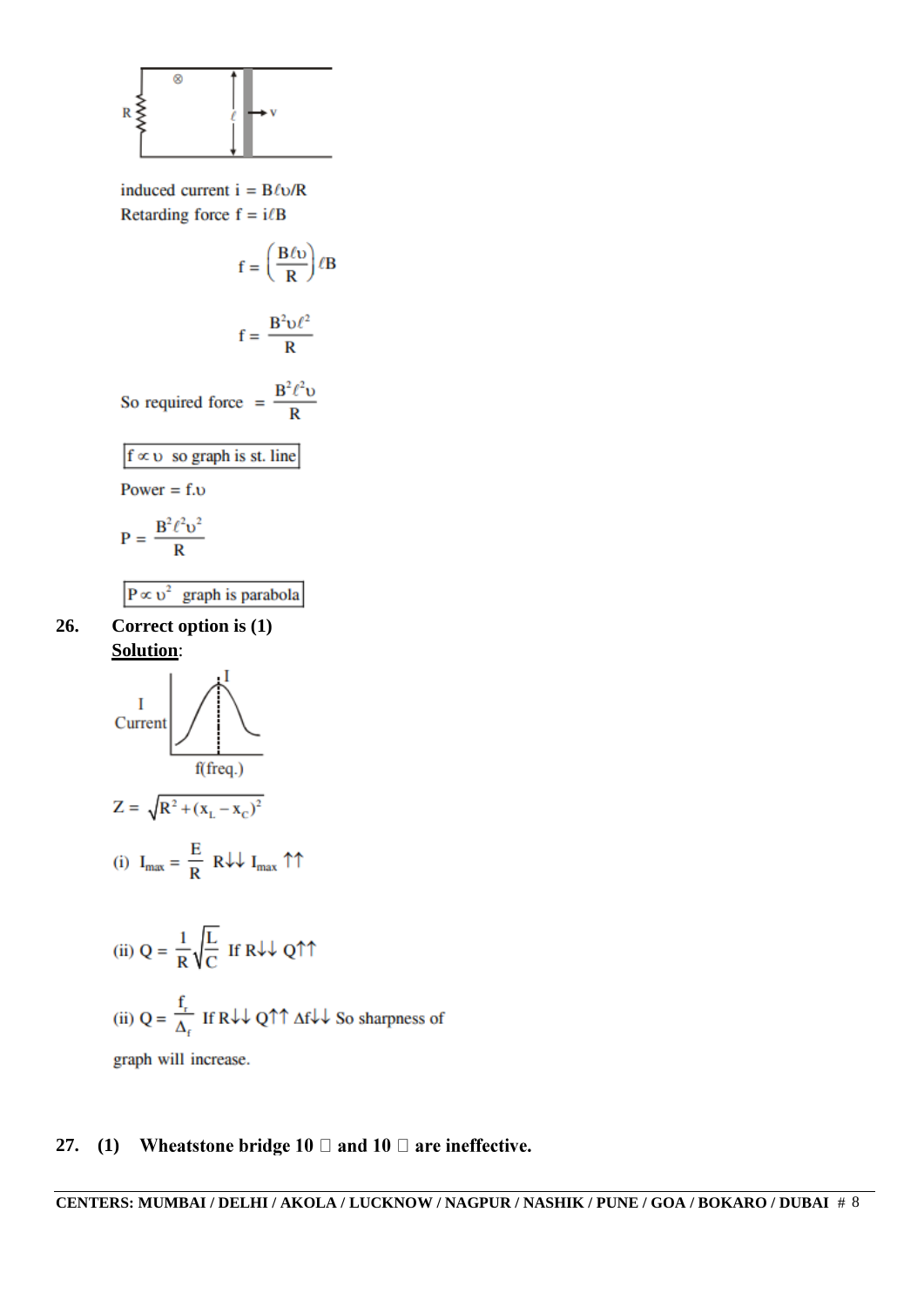**28. (2)**

$$
\frac{\epsilon_1 + \epsilon_2}{\epsilon_1 - \epsilon_2} = \frac{8}{2} = 4
$$
  
\n
$$
\epsilon_1 + \epsilon_2 = 4\epsilon_1 - \epsilon_2
$$
  
\n
$$
5\epsilon_2 = 3\epsilon_1
$$
  
\n
$$
\frac{\epsilon_1}{\epsilon_2} = \frac{3}{5}
$$

**29. (1)**  $\overrightarrow{M}$  and  $\overrightarrow{B}$  are parallel

$$
30. (4)
$$

31. (3)  
\n
$$
F = qVB \frac{1}{2} mV^2 = Vq
$$
  
\n $F \propto \sqrt{V}$ 

**32. Correct option is (3) Solution**:



If cell is replaced by ac source then power factor

$$
\cos \phi = \frac{R}{\sqrt{R^2 + \omega^2 L^2}}
$$

$$
\cos \phi = \frac{1}{\sqrt{1 + \omega^2 \left(\frac{L}{R}\right)^2}}
$$

$$
\cos \phi = \frac{1}{\sqrt{1 + \omega^2 \tau^2}}
$$

**33. (2)**

**CENTERS: MUMBAI / DELHI / AKOLA / LUCKNOW / NAGPUR / NASHIK / PUNE / GOA / BOKARO / DUBAI** # 9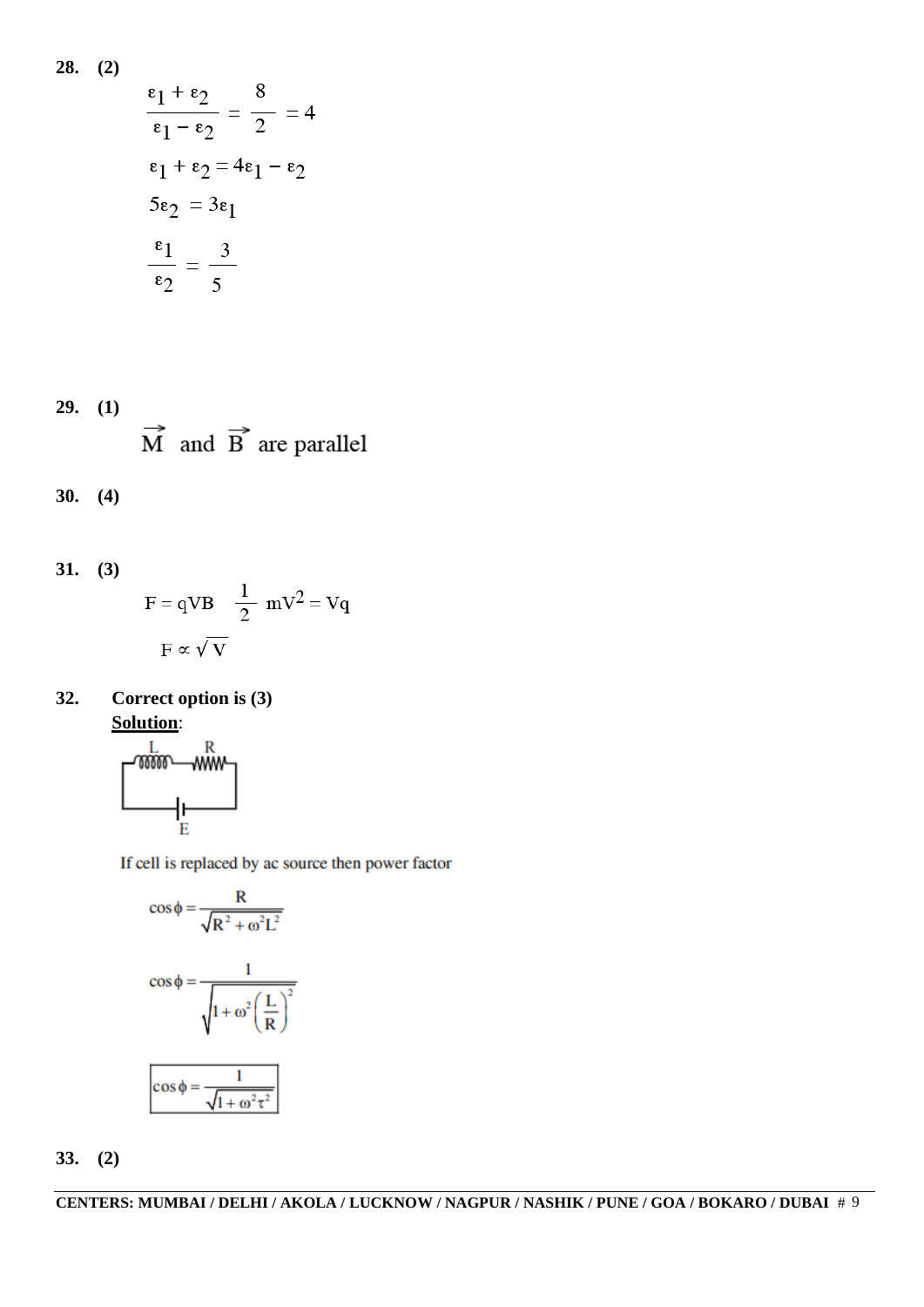$$
P_{eQ} = P_1 + P_2 - P_1 P_2
$$
  
= 4 + 6 - 4 × 6 ×  $\frac{1}{6}$  = 6D<sup>2</sup>

**34. Correct Option is (3) Solution**:

$$
I_R = I_{\text{max}} \cos^2 \left(\frac{\phi}{2}\right)
$$
  

$$
\phi = \frac{2\pi}{\lambda} \times d \sin \theta = \frac{2\pi}{\lambda} \times \frac{dy}{D}
$$
  

$$
\beta = \frac{\lambda D}{d}
$$

$$
35. (2)
$$

$$
F = mB
$$
  
ma = 4 × 10<sup>-3</sup> × 20  
a = 
$$
\frac{4 × 10^{-3} × 20}{10^{-3}} = 80 m/s2
$$

### **36. Correct option is (1) Solution**:

Let potential at point E be V and A, B, C are neutral point. (zero potential point) Apply KCL at point E

$$
\frac{V-10}{1} + \frac{V-30}{2} + \frac{V+50}{2} = 0
$$
  
2(v-10) + V - 30 + V + 50 = 0  
4V = 0 \implies V = 0

### **37. Correct option is (2) Solution**:

Frictional force act in opposite direction to tendency of motion of contact point.

 $\overline{P}$  $\mathbb{R}$ Q  $\rightarrow$  TOM f  $\leftarrow$   $\rightarrow$  TOM  $TOM \leftarrow \leftarrow$  $\Rightarrow$ f f  $\leftrightarrow$ **Pure Rotation Pure Rolling** (Initially) (Finally)

- **38. (2)**
- **39. (3)**

**CENTERS: MUMBAI / DELHI / AKOLA / LUCKNOW / NAGPUR / NASHIK / PUNE / GOA / BOKARO / DUBAI** # 10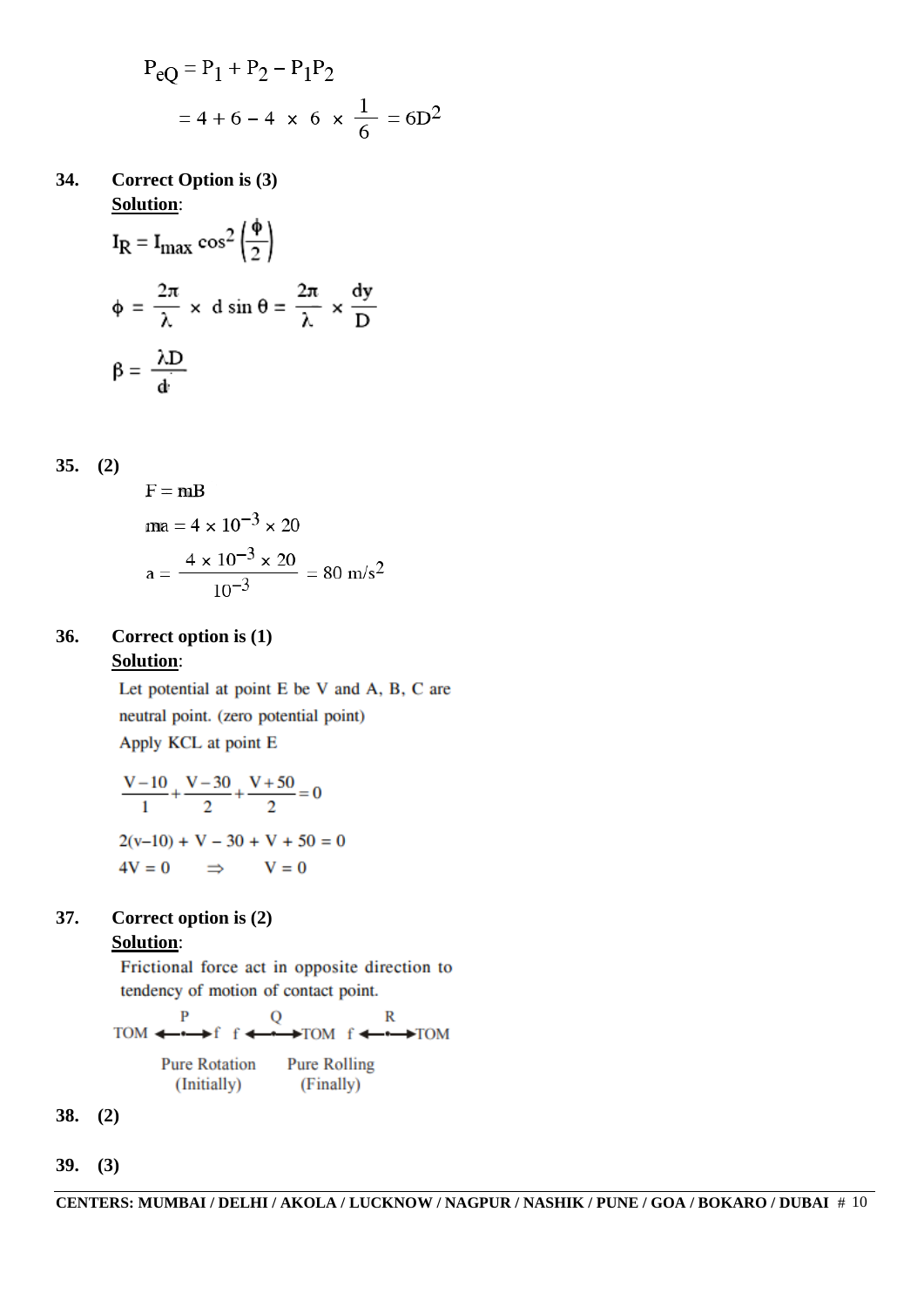40. (3)  
\n
$$
V_{A} - 5 + 15 + 10^{3} \times 5 \times 10^{-3} = V_{B}
$$
\n
$$
V_{A} - V_{B} = -15
$$
\n
$$
V_{B} - V_{A} = 15 V
$$

**41. (3)**

$$
F = i l B \t i = \frac{e}{R} = \frac{B I V}{R_{eQ}}
$$

$$
F = \frac{B^2 u^2 \times V}{R_{eQ}}
$$

$$
F = \frac{4 \times 1 \times 2}{4} = 2 N
$$

$$
42. (4)
$$

$$
20i_1 = 30 \times 2
$$
  

$$
i_1 = 3
$$
  

$$
i_{\text{total}} = 5A^2
$$

# **43. (4)**

 $\frac{2\pi}{3} = \frac{2\pi}{\pi}$  $\lambda = 3$  $x = \frac{\lambda}{2} = \frac{3}{2} = 1.5$  cm

### **44. Correct option is (1) Solution**:

$$
F = N = 1000 N \t fL = 1000 \times 0.1 = 100 N
$$
  
\n
$$
Freq = 50 N (mg) :: freq < fL
$$
  
\n
$$
freq = 50 N
$$

**45. (3)**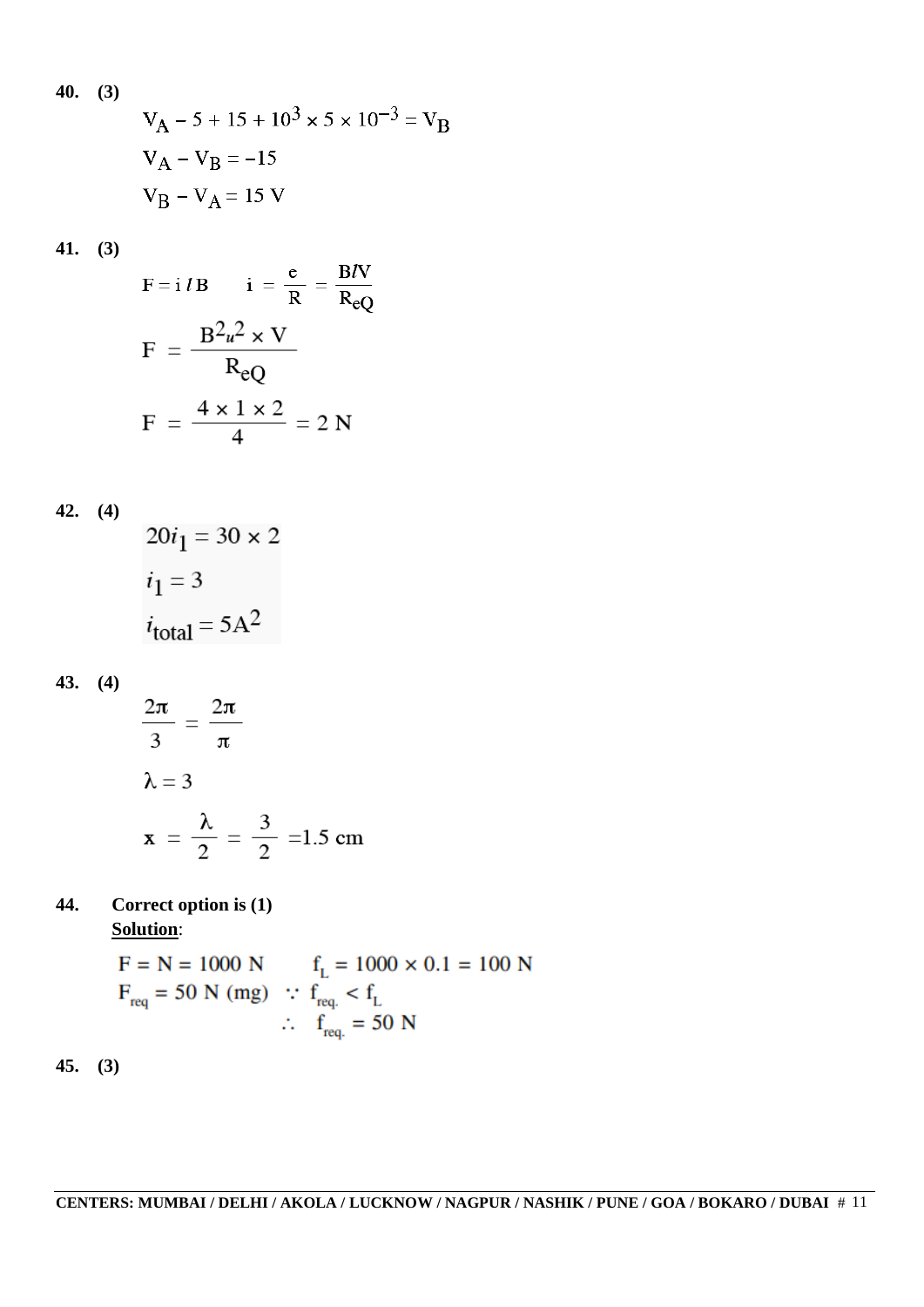$$
2\lambda \cos \theta = \mathbf{x}
$$
  
\n
$$
\cos \theta = \frac{1}{2}
$$
  
\n
$$
\theta = 60^{\circ}
$$
  
\n
$$
\tan 60^{\circ} = \frac{\mathbf{x}}{D}
$$
  
\n
$$
\mathbf{x} = \sqrt{3} \quad D
$$
  
\n46. 
$$
\Delta H = (E_a)_{\text{forward}} - (E_a)_{\text{backward}}
$$
  
\n
$$
\Rightarrow (E_a)_{\text{backward}} = 20 - (-38) = 58 \text{ kcal}
$$
  
\n52. 
$$
{}_{4}Be \Rightarrow 1s^{2}2s^{2}
$$
  
\n
$$
\Rightarrow n = 2, \ell = 0, \text{ m} = 0, \text{ s} = +\frac{1}{2} \text{ or } -\frac{1}{2}
$$
  
\n56. 
$$
pH = 3.2 \Rightarrow pOH = 14 - 3.2 = 10.8
$$
  
\n
$$
\Rightarrow \log [OH] = 10.8
$$
  
\n
$$
\Rightarrow [OH] = 10^{-10.8}
$$
  
\n62. To make 0.5 M solution, 0.01 mole KCl i.e. 0.75 gm KCl should be added to 100 ml 0.40 M KCl solution.  
\n70. T = constant  $\Rightarrow dT = 0$   
\nheat capacity (c) =  $\frac{dq}{dT} = \frac{dq}{0} = \infty$ 

74. 
$$
\Delta E = \Delta H - \Delta n_g RT = -26.4 \text{ kcal} - \frac{1}{2} \times \frac{2}{1000} \times 300 \text{ kcal}
$$
  
\t\t\t $= -26.7 \text{ kcal.}$   
79.  $\Delta H = \sum (\Delta H_{conflaxian})_{Rearitan} - \sum (\Delta H_{conflaxion})_{Pracha}$   
\t\t\t $= (-3800 - 241) - (-3920) = -121 \text{ kJ} \text{ mol}^{-1}$   
83.  $Q = \text{it} = \frac{W}{E} \times F = \frac{0.1 \times 63.5}{63.5} \times 96500$   
\t\t\t $= 19300 \text{ coulombs}$   
84.  $N_3 V_3 = N_1 V_1 + N_2 V_2$   
\t\t\t $3 \times V_3 = 6 \times 350 + 3 \times 650$   
\t\t\t $V_3 = 700 + 650 = 1350$   
\t\t\tvolume of added water  
\t\t\t $= 1350 - (350 + 650)$   
\t\t\t $= 350 \text{ mL}$   
88.  $Q = \frac{W}{E} \times F = \frac{8}{1} \times F = 8 F$   
89. Rate =  $K[A]^3 \Rightarrow K = \frac{5 \times 10^{-2}}{(0.1)^3} = 50 \text{ L}^2 \text{mol}^{-2} \text{s}^{-1}$ 

- 91. (4) NCERT XI: Pg. no. 10
- 92. (1) page no.16,  $2<sup>nd</sup>$  paragraph
- 93. (4) NCERT XII  $P_g$  22
- 94. (1) NCERT XI page 34
- 95. (4) NCERT XI page 38, 39
- 96. (4) NCERT XII Pg 10
- 97. (2) NCERT XII Pg 39
- 98. (2) A-3, B-4, C-1, D-2
- 99. (2) NCERT XI, Pg No.166
- 100. (4) No. of mitotic cells= $2^n$  where n is the no. of generations. Thus to make 256 cells the cell has to undergo 8 cycles of mitosis
- 101. (1) NCERT pg no 80
- 102. (1) NCERT XI -80
- 104. (2) page no. 94,96 , 6.4.1.3
- 103. (2)
- 105. (1) page no 84, 6.1.1 Meristematic tissue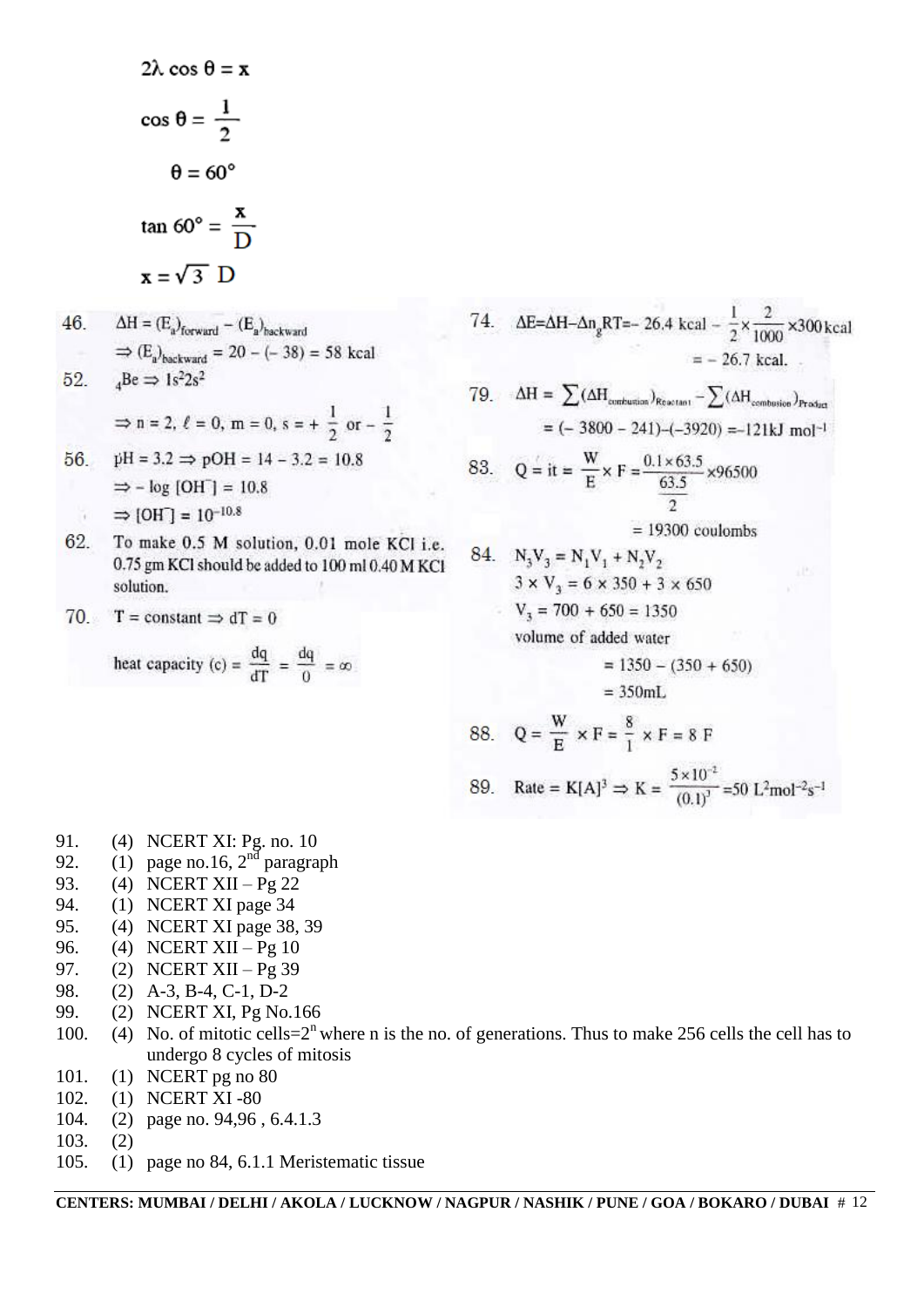- 106. (4) 0 and less than zero.
- 107. (3) NCERT XII Pg 13
- 108. (2) Pg. no. 197
- 109. (1) NCERT XII Pg 89-90
- 110. (2) NCERT XII Pg 92
- 111. (4) NCERT pg no 219
- 112. (3) NCERT XII Pg 34
- 113. (4) Monosomy is absence of 1 out of a pair of chromosomes i.e.  $2n 1$  Principles of inheritance & variation
- 114. (3) Haploidy : n
	- Monosomy:  $2n 1$
	- Nullisomy :  $2n 2$ 
		- Trisomy :  $2n + 1$
		- Tetrasomy :  $2n + 2$
		- Principles of inheritance & variation
- 115. (1) NCERT XII Pg 232 Respiration
- 116. (4) NCERT XI page 250
- 117. (1) NCERT XI page 248
- 118. (3) NCERT XI page 245
- 119. (1) NCERT XII Pg 79,80,81
- 120. (4) Flagella has 3 parts- Basal Body,Flagella,Filament
- 121. (1) 3-celled
- 122. (2) NCERT XII Pg 86 Principles of inheritance & variation
- 123. (3) page no 83, 5.3.3, Linkage and recombination
- 124. (2) page no 73
- 125. (3) Mesosomes has enzymes responsible for respiration.
- 126. (2) NCERT XII, Pg. no.96, 97
- 127. (2) UAG is amber
- 128. (3) NCERT XII PG.122
- 129. (3) NCERT XII page 174
- 130. (4) NCERT XII page 176
- 131. (2) Phosphoglyceraldehyde is changed to biphosphoglyceric acid through Phosphorylation and oxidation
- 132. (2) NCERT pg no 182
- 133. (4) RQ of protein is 0.9
- 134. (3) High birth and low death rate
- 135. (4) NCERT-XII Pg.no.243
- 136. (1) Calcitonin secreted by Thyroid gland. JG cells secrete Calcitriol.
- 137. (2) XI NCERT pg 303. 4thpara
- 138. (4) XI NCERT pg337 ,last para, Glucagon-peptide , hyperglycemic hormone.
- 139. (2) XI NCERT pg 321, 2<sup>nd</sup> para
- 140. (2) XI NCERT pg306, 2<sup>nd</sup> para
- 141. (1) XI NCERT pg 105, 1<sup>st</sup> para, smooth muscle have gap junctions.
- 142. (3) It does not have collagen, RBCs perform anaerobic respiration. Blood is neither loose, nor dense; rather it is a specialised connective tissue.
- 143. (1) XI NCERT pg113,  $1<sup>st</sup>$  para
- 144. (1) Each eye-2000 ommatidia, anal cerci-both male and female cockroach, ootheca-14 to 16 fertilised eggs
- 145. (3) XI NCERT pg 47 ,last figure
- 146. (1) XII NCERT pg52,  $1<sup>st</sup>$  para
- 147. (2) Zona pellucida is made of glycoproteins.